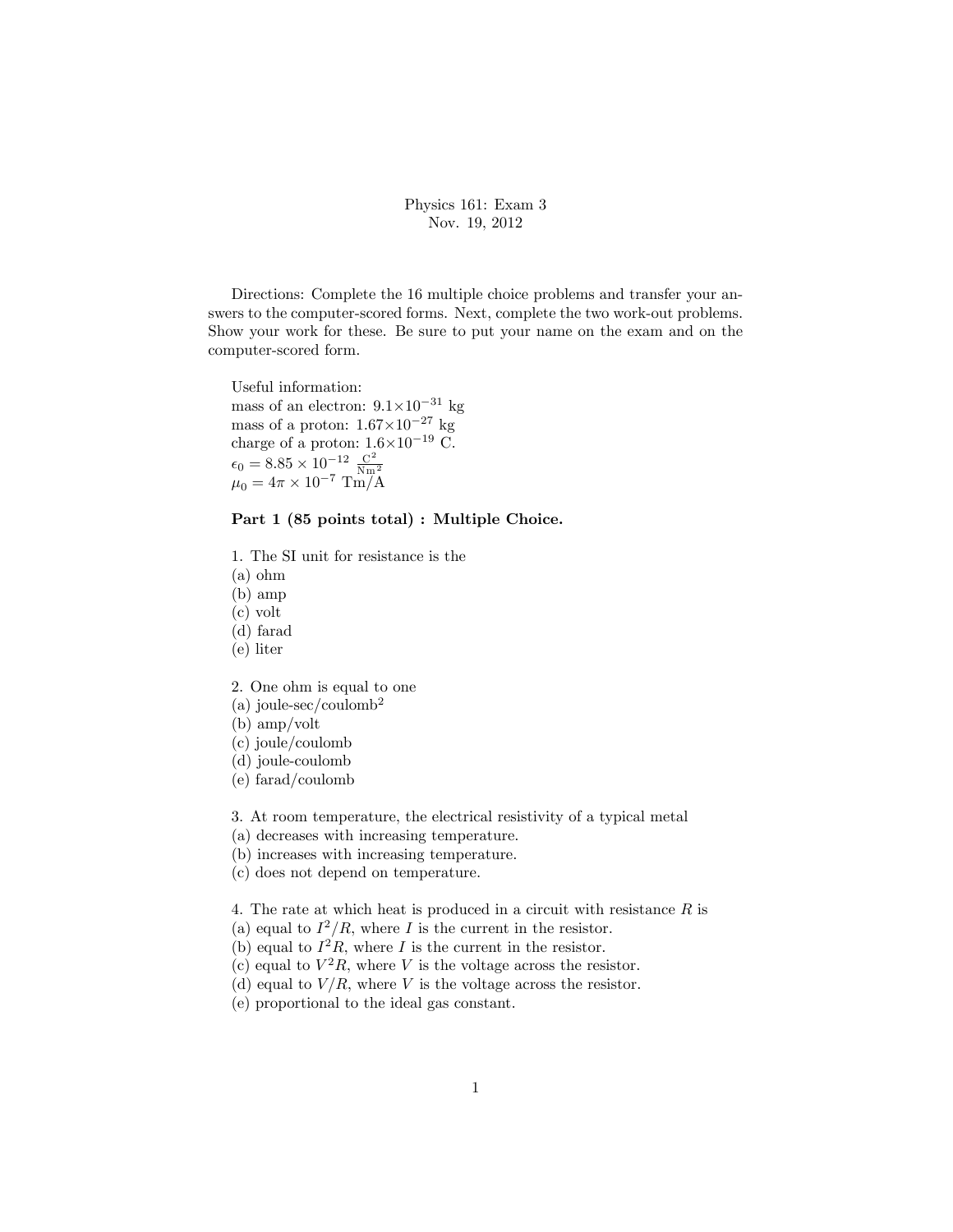5. The current in a wire with cross-sectional area of 0.6 mm<sup>2</sup> is 1.5 A. If the density of mobile electrons  $1.5 \times 10^{29}$  electrons per cubic meter, what is their drift velocity?

- (a)  $1.0 \times 10^{-1}$  m/s (b)  $1.0 \times 10^{-2}$  m/s (c)  $1.0 \times 10^{-3}$  m/s
- (d)  $1.0 \times 10^{-4}$  m/s (e)  $1.0 \times 10^{-5}$  m/s

6. The resistivity of Cu is  $1.7 \times 10^{-7} \Omega$ m. The resistance of a Cu wire of length 10.0 cm and uniform cross sectional area  $2 \text{ mm}^2$  is

(a)  $3.4 \times 10^{-14} \Omega$ (b)  $8.5 \times 10^{-3} \Omega$ (c) 92  $\Omega$ (d)  $3.0 \times 10^2 \Omega$ (e)  $1.2\times10^8$   $\Omega$ 

A long solenoid has a radius of 0:5 cm, and a winding density of 1000 turns per cm. It carries a current of 0.1 Amperes.

\_\_\_\_\_\_\_\_\_\_\_\_\_\_\_\_\_\_\_\_\_\_\_\_\_\_\_\_\_\_\_\_\_\_\_\_\_\_\_\_\_\_\_\_\_\_\_\_\_\_



7. The magnetic field inside the solenoid is (a) 0.28  $\mu$ T (b) 12.6 mT (c) 0.35 T (d) 1.5 T (e) 9.7 T

Two long parallel wires both carry a 1.0 A current in the same direction. The wires are separated from one another by 1 meter.

\_\_\_\_\_\_\_\_\_\_\_\_\_\_\_\_\_\_\_\_\_\_\_\_\_\_\_\_\_\_\_\_\_\_\_\_\_\_\_\_\_\_\_\_\_\_\_\_\_\_

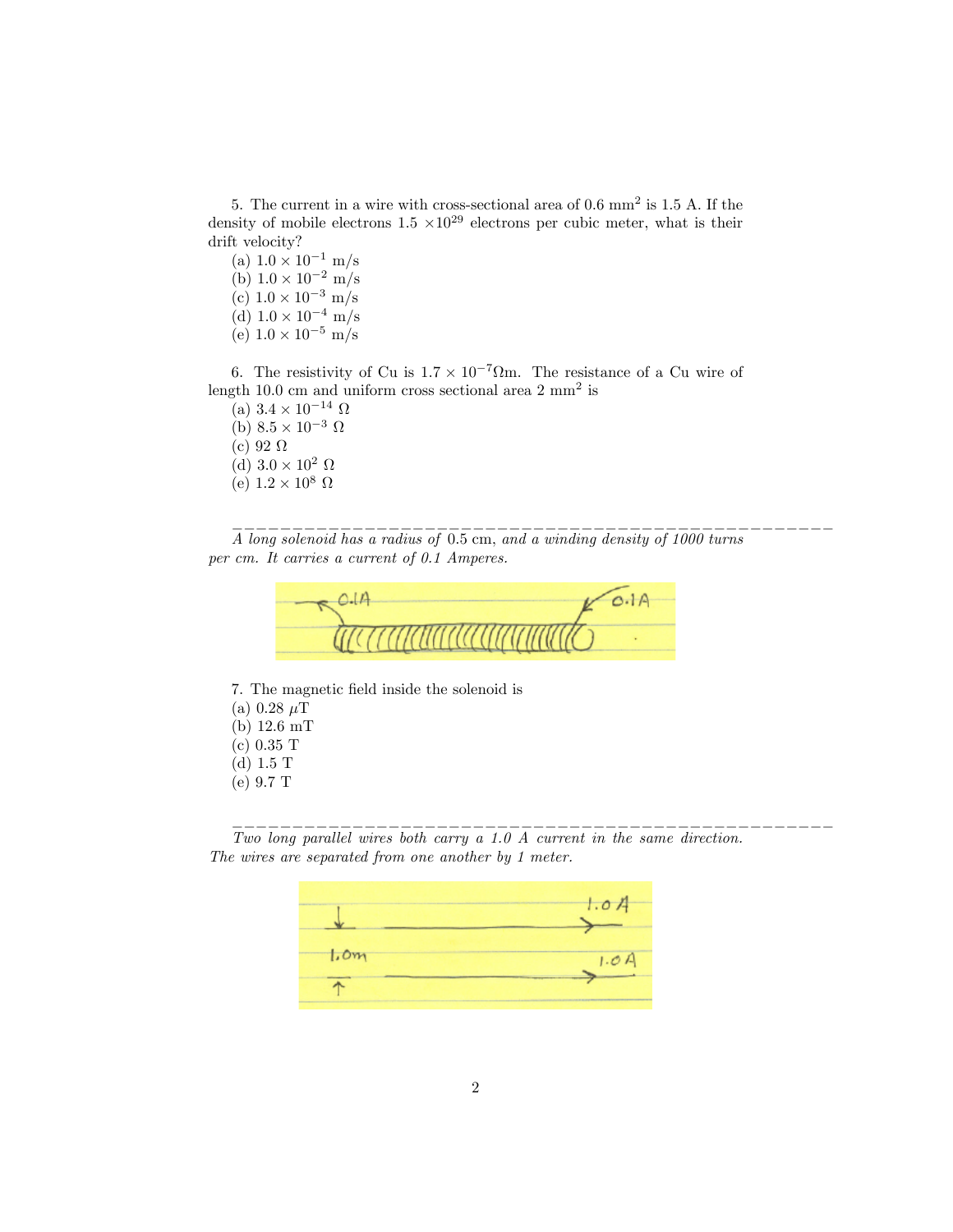8. What is the force between the two, per meter of wire?

(a)  $4.0 \times 10^{-7}$  N (repulsive) (b)  $3.0 \times 10^{-7}$  N (repulsive) (c)  $2.0 \times 10^{-7}$  N (attractive) (d)  $1.0 \times 10^{-7}$  N (attractive) (e)  $0.5 \times 10^{-7}$  N (attractive)

 $\mathcal{L}_\text{max}$ An electrical circuit consists of an ideal 1.5 V battery connected to two resistors  $R_1 = 5.0 \Omega$  and  $R_2 = 10 \Omega$  in parallel.



- 9. At steady state the current through resistor  $R_1$  is
- (a) half as large as the current through  $R_2$ .

(b) twice as large as the current through resistor  $R_2$ .

(c) three times as large as the current through resistor  $R_2$ .

(d) half as large as the current through the battery.

(e) twice as large as the current through the battery.

10. At steady state the current  $I$  through the battery is

- (a) 5.0 A
- (b) 0.30 A
- (c) 0.15 A
- (d) 0.10 A
- (e) 0.45 A

11. Approximately how long does it take charge to leave an initially charged capacitor  $C$  which is place in a series closed loop circuit with a resistor  $R$ ?

\_\_\_\_\_\_\_\_\_\_\_\_\_\_\_\_\_\_\_\_\_\_\_\_\_\_\_\_\_\_\_\_\_\_\_\_\_\_\_\_\_\_\_\_\_\_\_\_\_\_

(a)  $Q/C$ 

- (b)  $C/R$  $(c) RC$
- 
- (d)  $Q/(RC)$
- (e)  $R/(QC)$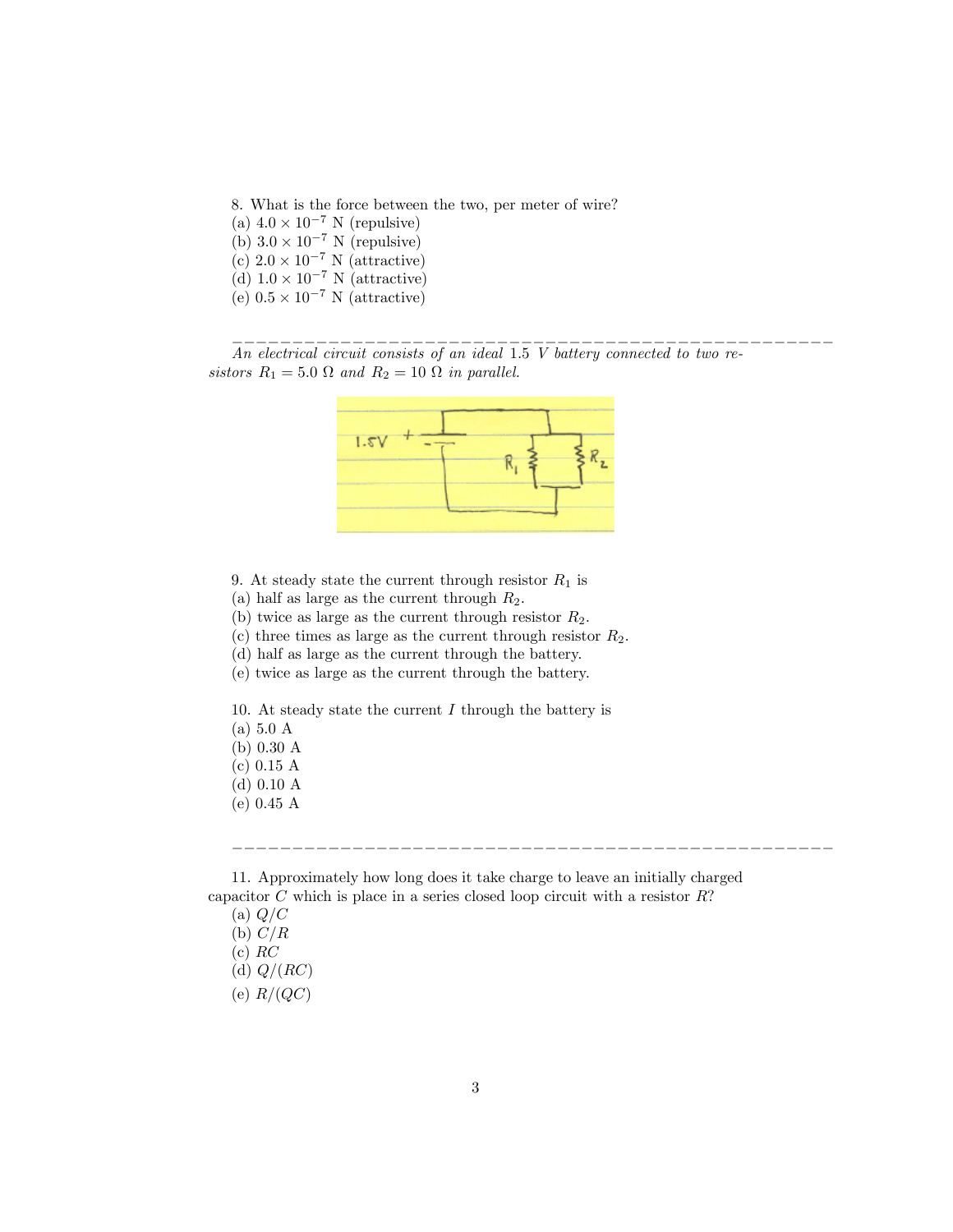

12. What is the resistance between two parallel metal plates of area A and plate separation  $d$ , the space between the plates filled with a poorly conducting substance having a resistivity  $\rho$ ?

(a)  $\rho A/d$ (b)  $\rho d/A$ (c)  $\rho A d$ (d)  $d/(\rho A)$ (e)  $A/(\rho d)$ 

13. A particle with charge q moves with a velocity  $\vec{v} = v_0$   $(\hat{x} + \hat{y})$  in a uniform magnetic field  $\vec{B} = B_0 \hat{y}$ . What is the magnetic force on the particle?

(a)  $qv_0B_0 \hat{\mathbf{x}}$ (b)  $qv_0B_0 \hat{y}$ (c)  $qv_0B_0$   $\hat{z}$ (d)  $qv_0B_0 (x + \hat{y})$ (e)  $qv_0B_0(\hat{x} + \hat{z})$ 

14. A circular loop of wire lies in the xy plane. The radius of the loop is  $1.0 \text{ m}$ , and it carries a current of  $2.0 \text{ A}$ , in a direction shown in the figure. A uniform magnetic field of magnitude 2.0 T is in the  $+\hat{z}$  direction. What is the torque on the current loop?

- (a)  $4.0 \pi$  Nm  $\hat{z}$
- (b) -4.0  $\pi$  Nm  $\hat{z}$
- (c) 4.0  $\pi$  Nm  $\hat{x}$
- (d) -4.0  $\pi$  Nm  $\hat{y}$
- (e) 0.0 Nm

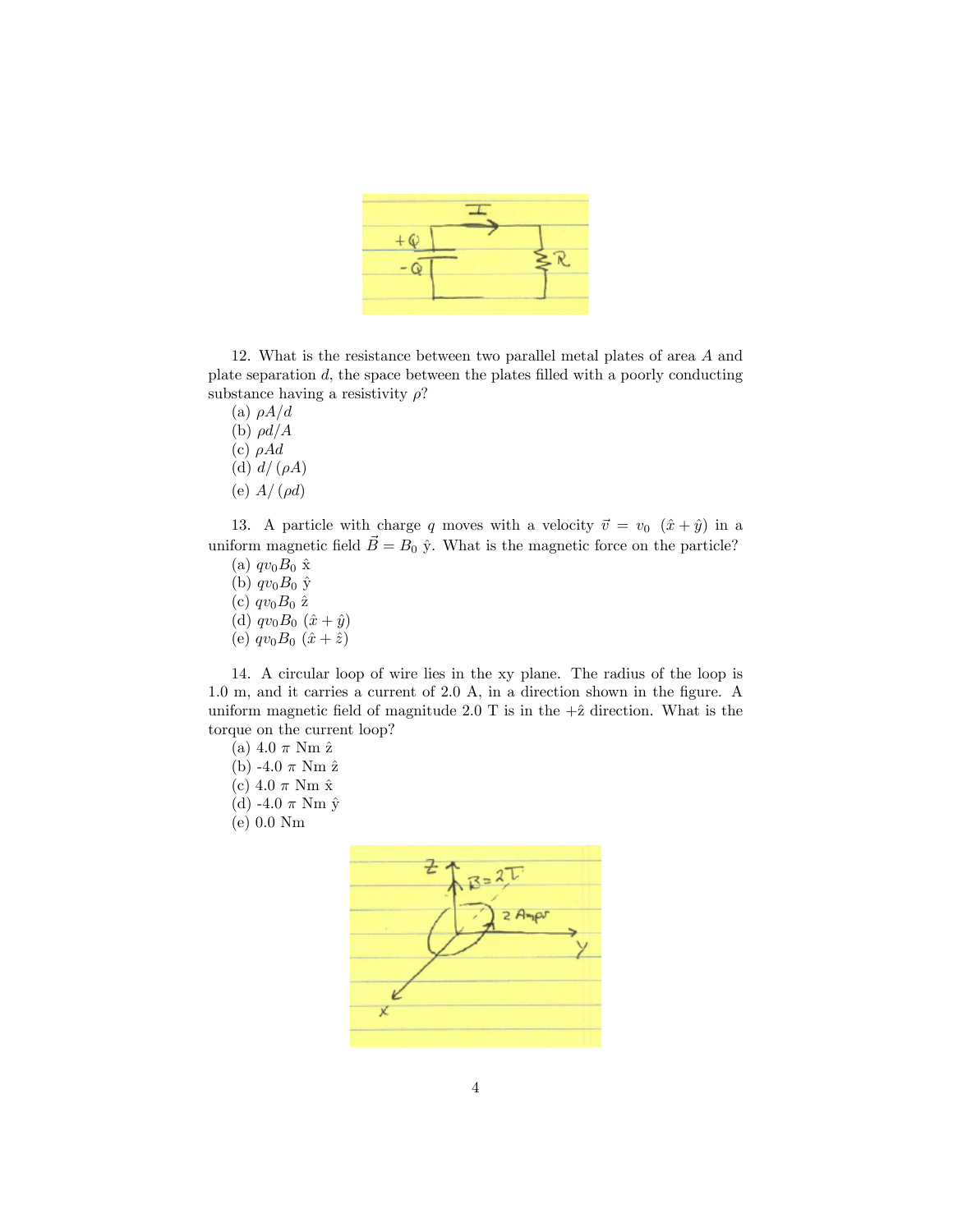15. An electron moves in a circle at a speed of 4000 m/s in a uniform magnetic field of strength  $1 \times 10^{-2}$  T. What is the radius of the circle?

(a)  $0.35 \times 10^{-6}$  m (b)  $1.4 \times 10^{-6}$  m (c)  $2.3 \times 10^{-6}$  m (d)  $3.3 \times 10^{-6}$  m (e)  $5.7 \times 10^{-6}$  m

16. A straight wire segment of length 1.0 m carries a current of 10 A in the presence of a uniform magnetic field of  $3.0 \times 10^{-2}$  T. The current is moving in the  $\hat{z}$  direction and the magnetic field is directed in the  $\hat{x}$  direction. What is the force on the wire?

(a)  $0.6 N \hat{x}$ (b)  $-0.3 N \hat{x}$ (c)  $0.2 N \hat{y}$ (d)  $0.4 N \hat{z}$ (e) 0.3 N  $\hat{y}$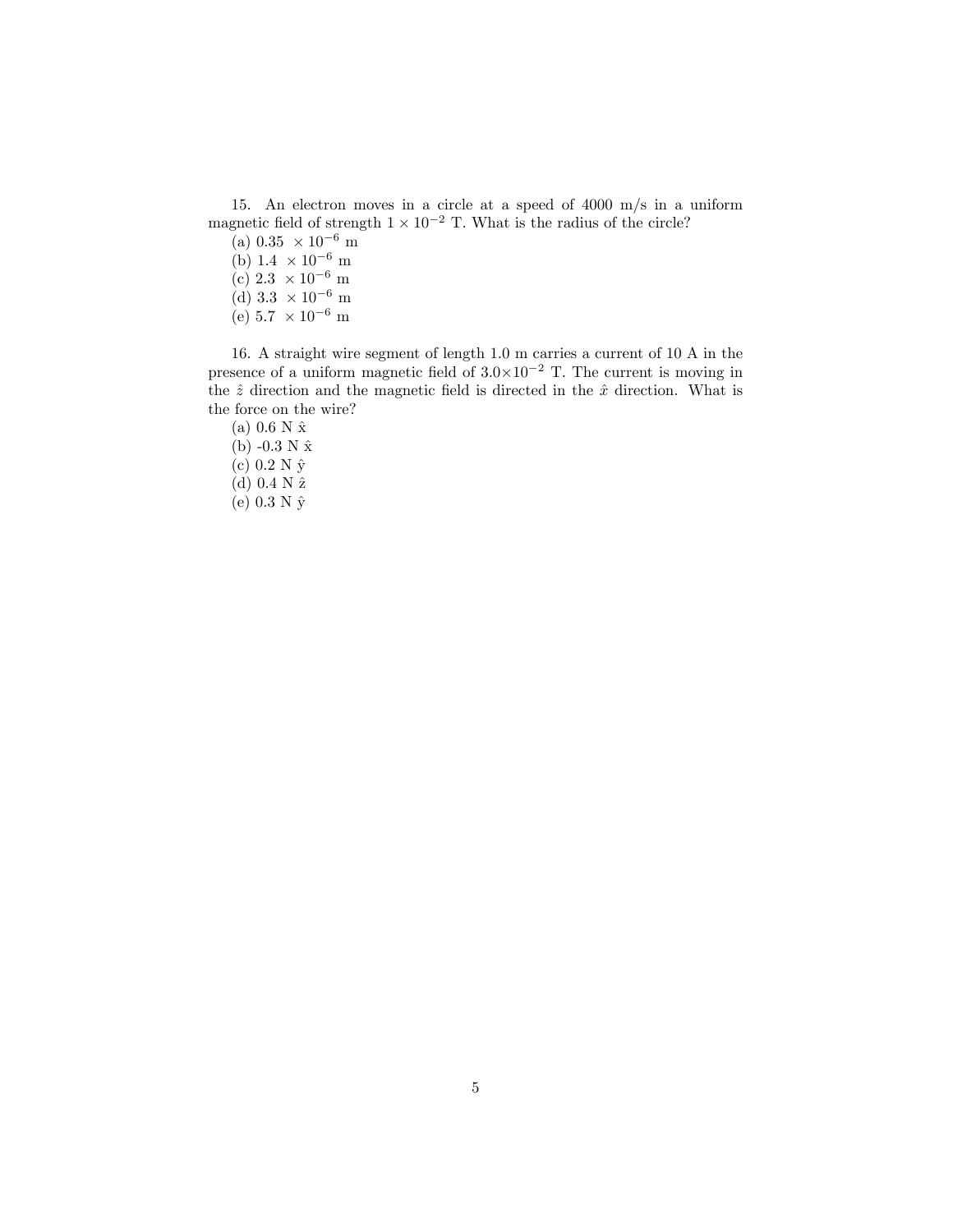## Part 2: (15 points total) (Show your work!)

1. (10 points) Consider the circuit shown below. The battery has a voltage of 1.5 V. The resistances are labeled. What is the current through resistor  $R_1$ ?

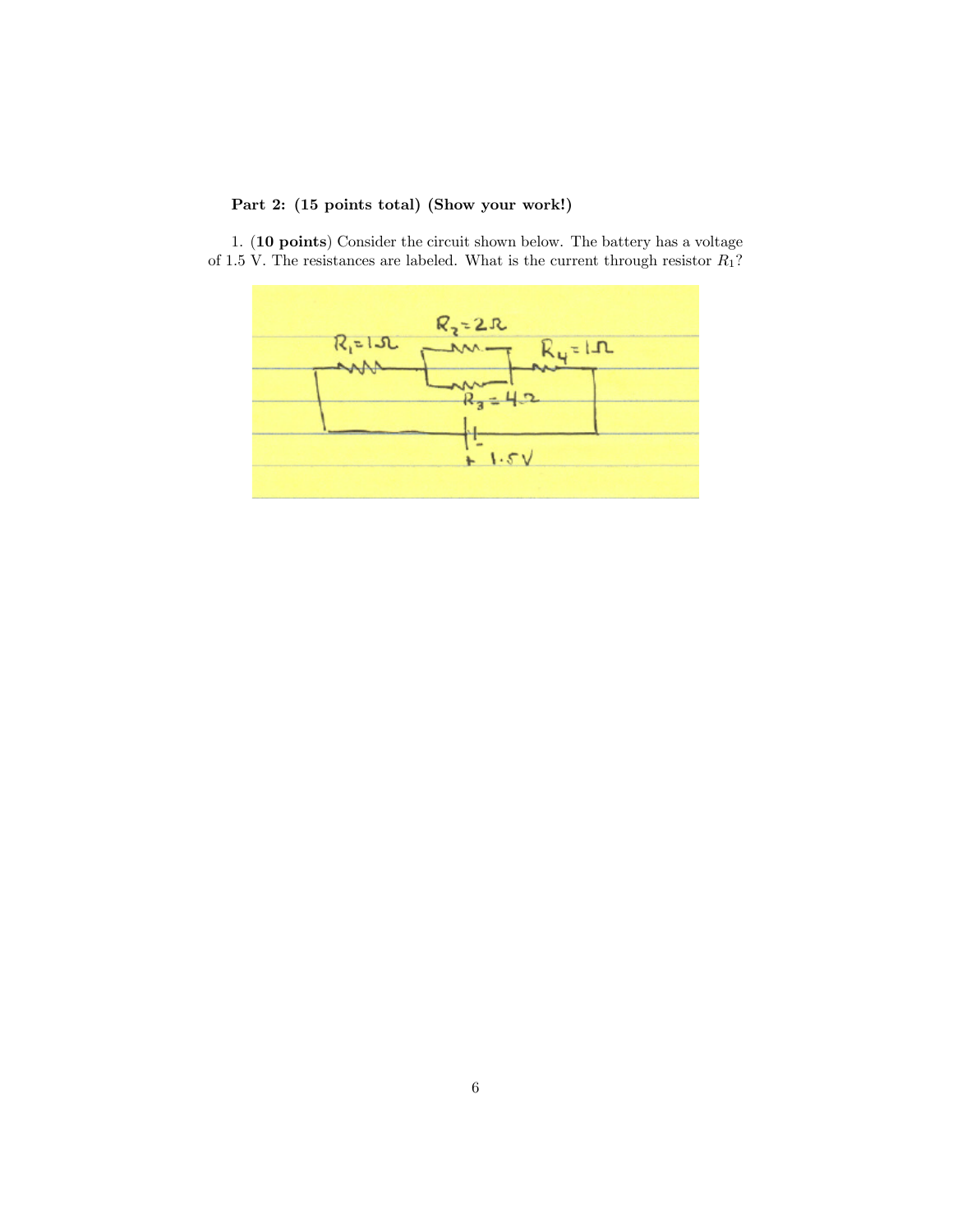2. (5 points) The circuit shown below has two batteries. One produces a voltage of 3 V, and the other has a voltage of 6 V. The resistances are as labeled. What is the rate at which the 3 V battery does work?